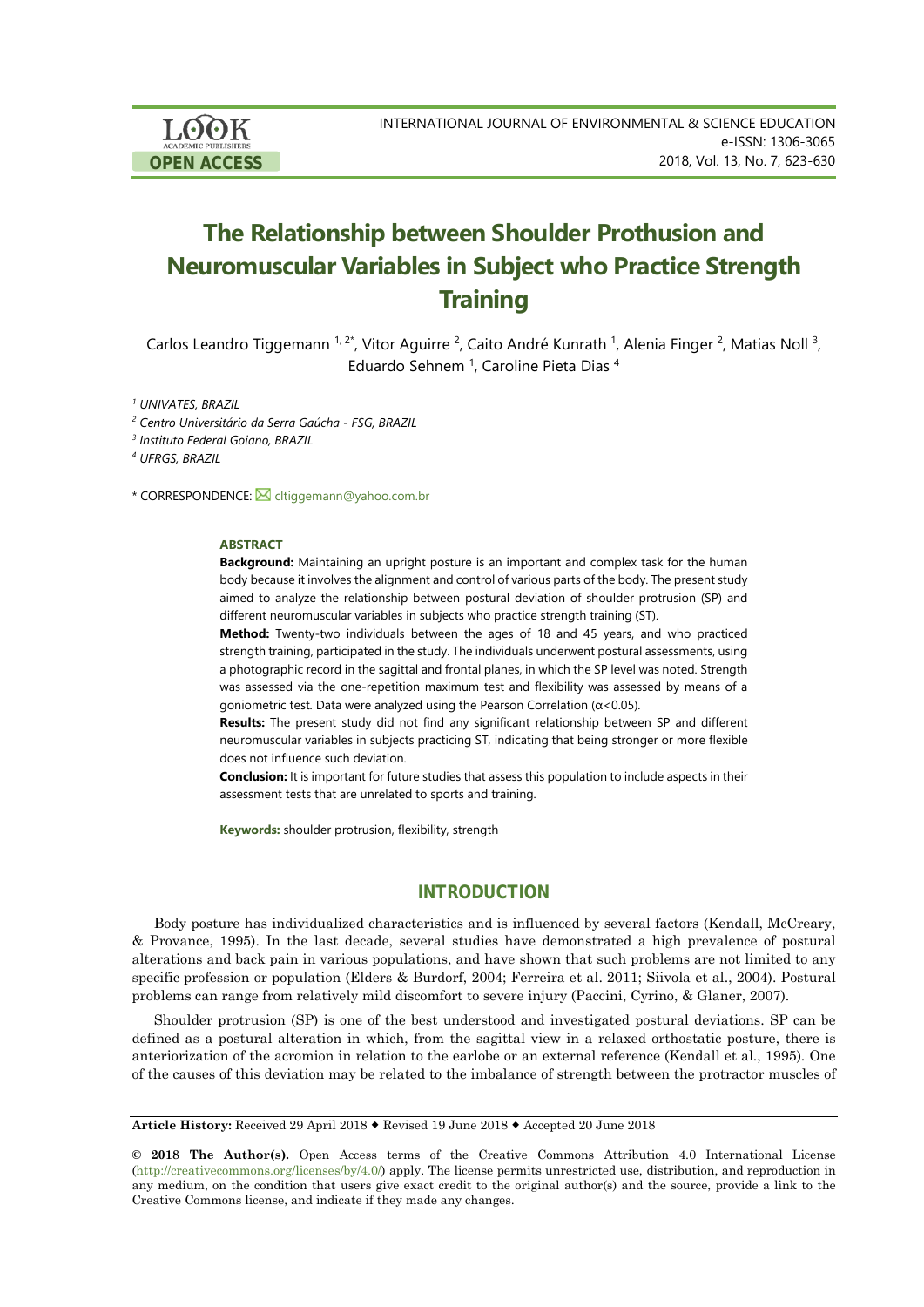the scapula (the anterior serratus, pectoralis major, and pectoralis minor), which tend to be strong and short, and the retractor muscles of the scapula (the rhomboids and trapezius), which tend to be long and weak (Kendall et al., 1995). This imbalance can result in increased scapular protraction with consequent anteriorization of the acromion. Another possible cause for this change is that the static muscles, by maintaining constant tension and rarely relaxing, tend to shorten, whereas the dynamic muscles, by not maintaining constant contraction, tend to relax, leading to atrophy (Souchard, 2004). Thus, if the anterior musculature of the body experiences this shortening, it can curve the head and back toward the front, causing the shoulders to move forward along with them.

Studies indicate a high prevalence of postural deviations in the general population, with SP being one of the most common deviations. In a study by Griegel-Morris et al. (1992), the prevalence of SP was 66% on the left side and 73% on the right side in 88 healthy subjects. In relation to subjects practicing strength training (ST), Barroni et al. (2010) noted 87.6% of men and 77.2% of women with this deviation.

Although the prevalence of SP is common, studies regarding this condition in subjects who practice ST are limited. Paccini et al. (2007) performed a 16-week ST intervention with 21 young women to assess possible postural changes. At the end of the study, postural improvements were found only in the head/neck region and the heels from the dorsal view, and in the abdominal region from the sagittal view. No alteration was found to be associated with SP. Another study aimed to assess the association of postural changes with the type and volume of ST of the abductor muscles and of the horizontal adductors of the shoulders (Furlanetto, Gotze Candotti, 2014). The authors did not investigate how postural deviations might be associated with practice time and training volume. However, neither of these studies reported data on muscular strength or on the level of joint amplitude of the subjects, nor whether these variables could influence postural deviation.

Thus, in view of this gap in scientific understanding, the present study aimed to relate SP postural deviation with neuromuscular variables of maximum strength and flexibility in subjects practicing ST.

# **MATERIALS AND METHODS**

The sample consisted of 22 men, with a mean age of  $28.9 \pm 6.9$  years [18 to 42 years old], mean body weight of  $77.2 \pm 11.1$  kg, and mean height of  $1.75 \pm 0.08$  m. The sample was select by convenience. The subjects regularly practiced ST (4-6 time per week) with a goal of achieving muscle hypertrophy, over a minimum of 6 months. These individuals were invited by the researcher to voluntarily participate in the study. All participants signed the Informed Consent agreement, and the study was approved by the Research Ethics Committee (Nº 636.713). All assessments were carried out in a large, well-lit gym, with an air-conditioned environment (23º C).

# **PROCEDURES**

The study was developed in three stages: (1) anthropometric assessment, (2) assessment of posture and flexibility, and (3) assessment of maximum strength (test and retest). All the assessment stages occurred in the same day, and the subjects were instructed to maintain their training routines during this period. To evaluate all men we needed over a period of 30 days.

### **Shoulder Protrusion Assessment**

For postural assessment, two different types of protocols were used, both performed by computerized photogrammetry: assessment of the degree of SP and assessment of the relative distance between the scapulae. The individuals who were assessed maintained an orthostatic position and three photographs were taken in the posterior, right, and left lateral planes. The photographic record was taken with a Nikon® brand camera. The subject was positioned with a bare back, barefoot, and in an orthostatic position perpendicular to a wall. Subjects were asked to maintain their habitual and natural posture when photos were taken. Fixed reference points were determined with adhesive markers on the spinous process of the seventh cervical vertebra (C7), the medial lateral point of the acromion, the medial border of the humerus, and the lower edges of the scapulae. The camera was positioned 2 meters from the subject and 0.90 cm from the ground, on a tripod. The position of the feet was marked on a pattern arranged on the floor as a way of standardizing the position and distance of the feet. The Braun and Amundson protocol, which traces the angular measure characterized by an angle formed by a line in the sagittal plane connecting C7 to the lateral midpoint of the acromion, and another line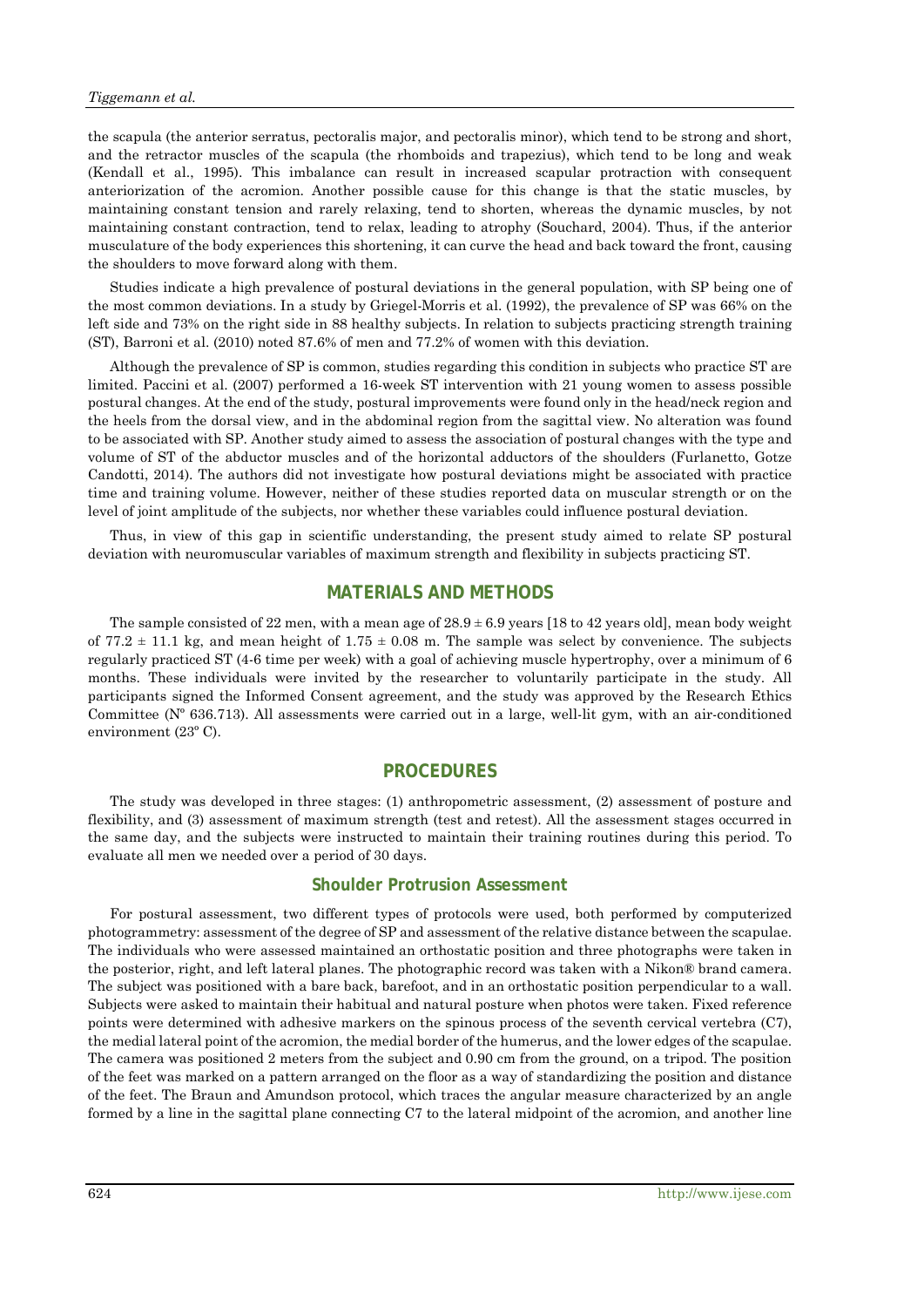

**Figure 1.** Assessment of the angle of shoulder protrusion (inferior angle)

parallel to the horizon (Braun & Amundson 1989). According to this measure, the lower the value, the greater the SP (**Figure 1**).

In order to assess the relative distance between the scapulae, the anatomical points of the inferior edge of the scapula were identified and adhesive markers were fixed to them, with another marker placed on the spinal process of the thoracic vertebrae (TV) located between the scapulae. The difference between the distance from the lower edge to the spinous process of the thoracic vertebra was calculated bilaterally, and later, these distances were added, as well as the distance between the acromia. The relative distance between the scapulae was determined by the ratio of the interscapular distance to the interacromial distance, and relativized according to percentages (**Figure 2**):



**Figure 2.** Interscapular and interacromial distance

[relative distance  $%$  = (inferior edge of the right scapula to TV + inferior edge of the left scapula to TV) / distance between acromia \* 100].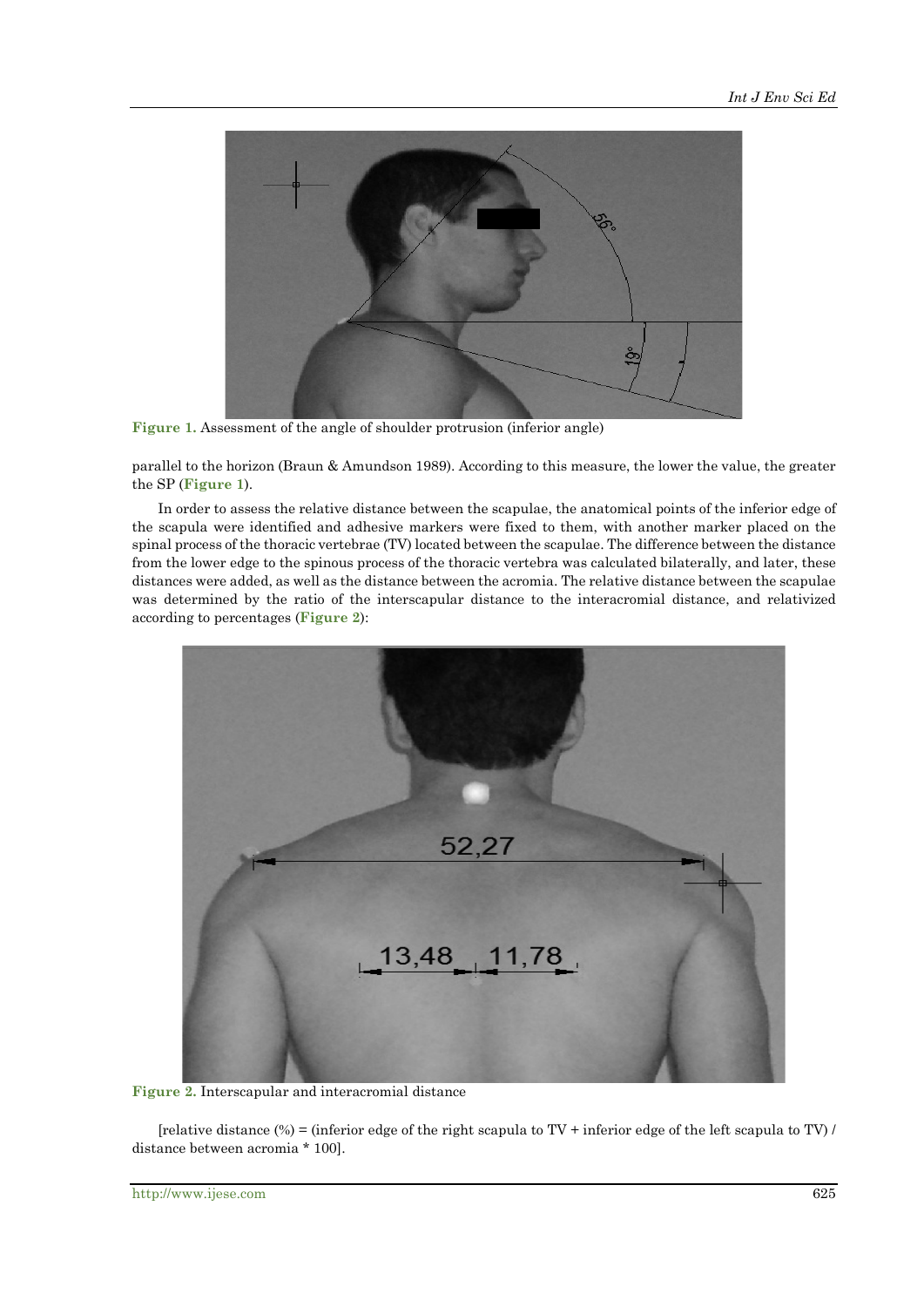All the data were analyzed and considered by a researcher who did not participate in data collection, and the analysis of the photos was performed with AutoCAD 2010 (Autodesk Inc., San Rafael, CA, USA). A known measurement (adhesive tape with 20 cm marking) was fixed on the wall as a reference for calibration.

### **Neuromuscular Assessment**

### *Joint amplitude*

Assessment of shoulder flexibility was performed via four goniometric analysis of the movements of shoulders: adduction of the (1) left and (2) right side and horizontal abduction of the (1) left and (2) right. For this procedure we used a Fibra Cirúrgica® brand goniometer, according to Kendall's protocol (Kendall et al. 1995). The subject was positioned standing while the assessor positioned himself lateral to the subject, and the subject was asked to flex his shoulder to 90º. The goniometer was positioned with the fulcrum above the midpoint of the subject's shoulder, and the zero point was determined on a degree scale. The fixed arm of the goniometer was positioned parallel to the sagittal plane and the movable arm was positioned parallel to the humerus. After the assessment, the patient was instructed to perform a horizontal adduction of one shoulder to the maximum active amplitude point, and was not assisted in any way other than by the contraction of the agonist muscles. The same strategy was followed on the opposite side and for the amplitude of horizontal abduction. This procedure was performed three times, and the highest value was used.

### *Assessment of maximum strength*

The strength of the adductor and horizontal abductor muscles of the shoulder was assessed using the onerepetition maximum test (1RM) through bench-pressing and rowing exercises with a low-sitting pulley (towards the shoulder line), both performed using equipment from *Ajustmaq* (Caxias do Sul, Brazil). The test followed the protocol suggested by Brown and Weir (2001) and applied by Tiggemann et al. (2010), where the subject, after performing brief, low-intensity aerobic and joint warm-ups, performs a series of warm-ups on the equipment with progressive increases in weight, performing two repetitions with loads of 40, 60, and 80% of estimated 1RM. Thereafter, by trial and error, with progressive increases in weight, the subject performed only one repetition until the maximum weight for adequate performance (standard amplitude and rhythm) of a repetition was found. A maximum of five attempts was necessary in each exercise, with an interval of three to five minutes between attempts. After a period of 5 to 10 days, the test was performed again for both exercises (retest), in order to guarantee better reliability of the results (intraclass coefficient,  $r > 0.94$ ). The values of the retest phase were used for the analysis.

In addition to the absolute values of maximum strength for each exercise, the ratio between the strengths, that is, the values of 1RM (kg) from the bench press divided by the rowing exercise was used, with the value relativized as a percentage. This strategy reveals the relationship between opposing muscle forces (agonists/antagonists) and aims to identify possible imbalances between them.

# **STATISTICAL ANALYSIS**

The results of the characterization were processed using descriptive statistics, with mean, standard deviation, and frequency distribution. The correlation between the strength tests (test and retest) was conducted via intraclass correlation. We have realized the Shapiro-Wilk test before performed the correlations of Pearson. The association between posture and neuromuscular variables was evaluated using Pearson's correlation, and a significance level of p <0.05 was adopted. SPSS 21.0 (IBM, Armonk, NY, USA) was used for the statistical analyses.

# **RESULTS**

The descriptive values of the postural and neuromuscular variables are shown in **Table 1**.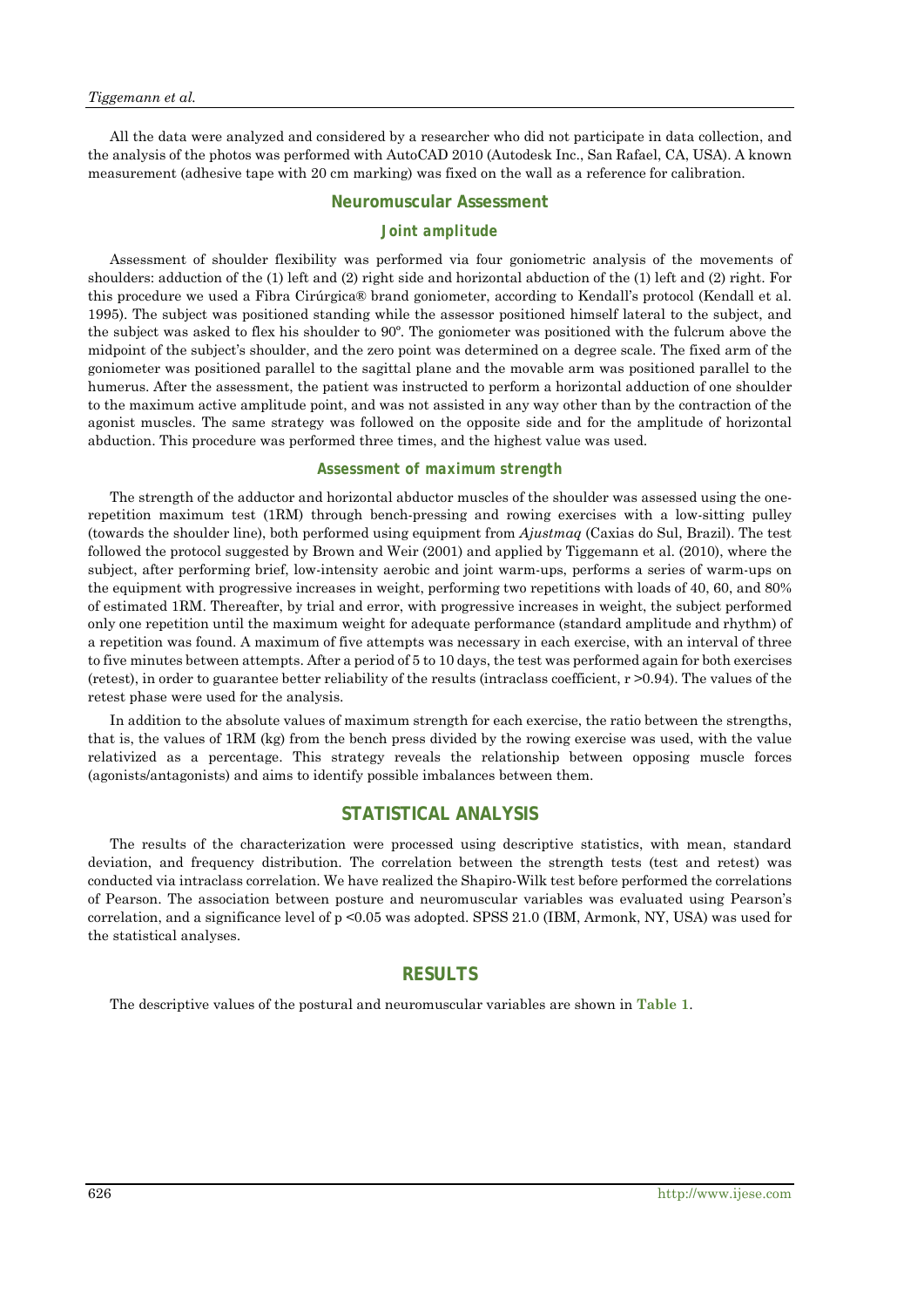**Table 1.** Mean, standard deviation, and minimum and maximum variables for the variables, protrusion angle, relative distance of scapulae, maximal strength on the bench press and rowing exercises, and ratio of strength to joint amplitude.  $1RM =$  one-repetition maximum

|                                       | Mean  | <b>Standard deviation</b> | Minimum | Maximum |
|---------------------------------------|-------|---------------------------|---------|---------|
| 1RM bench press (kg)                  | 78.68 | 18.34                     | 44.00   | 128.00  |
| 1RM pull exercise (kg)                | 78.43 | 11.14                     | 54.73   | 100.83  |
| Ratio press/pull (%)                  | 99.84 | 14.61                     | 68.20   | 126.95  |
| Amplitude of right adduction (°)      | 27.41 | 5.92                      | 20.00   | 45.00   |
| Amplitude of left adduction (°)       | 27.50 | 4.04                      | 22.00   | 36.00   |
| Amplitude of right abduction (°)      | 96.86 | 10.29                     | 86.00   | 128.00  |
| Amplitude of left abduction $(°)$     | 96.18 | 9.24                      | 86.00   | 122.00  |
| Angle of protrusion - right $(°)$     | 37.27 | 15.19                     | 13.00   | 66.00   |
| Angle of protrusion - left $(°)$      | 39.41 | 12.23                     | 16.00   | 66.00   |
| Relative distance of the scapulae (%) | 54.71 | 5.26                      | 46.54   | 67.90   |

No significant correlation ( $p > 0.05$ ) was found between the SP variables and the neuromuscular variables (**Table 2**).

Table 2. Correlation values (r) between neuromuscular variables and shoulder protrusion (SP). 1RM = onerepetition maximum

|                              | Relative distance of scapulae | Angle of right SP | Angle of left SP |
|------------------------------|-------------------------------|-------------------|------------------|
| 1RM Press                    | 0.105                         | $-0.021$          | $-0.159$         |
| 1RM Pull                     | 0.351                         | $-0.107$          | $-0.070$         |
| Ratio of press/pull          | $-0.161$                      | 0.102             | $-0.144$         |
| Amplitude of right adduction | $-0.187$                      | $-0.169$          | $-0.068$         |
| Amplitude of left adduction  | $-0.259$                      | $-0.213$          | 0.181            |
| Amplitude of right abduction | 0.011                         | 0.298             | 0.247            |
| Amplitude of left abduction  | 0.026                         | 0.032             | 0.190            |

# **DISCUSSION**

In this study, no relationship was found between the level of SP and flexibility and maximum strength. Our study did not aim to identify the prevalence of SP, but rather the possible relationships between neuromuscular variables and the level of SP. These findings can be explained by the fact that SP does not have a specific consequence, but can be caused by several factors that develop throughout life, such as through work activities, daily life activities, and genetic factors (Kendall et al., 1995). Changing a misaligned posture is difficult and requires extensive assessment and treatment, which may include exercises to increase the range of motion, stability, muscle strength, and endurance as well as training and the introduction of postural orientations. Factors related to daily life or work may have a greater influence on SP than neuromuscular factors, depending on the volume and intensity with which they are performed.

Postural alteration can be caused by an imbalance in the musculature that encompasses the particular joint complex, both on the level of agonist muscle strength and on the level of flexibility of antagonistic muscles 1. The literature also suggests that unbalanced ST is one of the factors that cause postural deviations, which can have a positive impact on strength, endurance and flexibility, factors that contribute to the improvement of functional capacity and of posture, besides contributing to a reduction of the risk factors for low back pain.

Flexibility, or muscle length, is another important variable in adopting a balanced posture. Lee et al. (2015) found a strong negative correlation between the length of the pectoralis minor muscle and scapular abduction (i.e. SP). The authors measured the distance between the origin and insertion of the pectoralis minor muscle as a measure of muscle length. The same authors also found a positive and moderate correlation in relation to SP and thoracic kyphosis, and adverse posterior tension in the shoulders, through the length of the external rotators of the shoulders and tension in the posterior part of the joint capsule. In another study, Borstad (2006) found a strong correlation between shorter pectoral length and postural changes of the scapula.

Another aspect that has received considerable attention in the scientific literature concerns the ratios that exist between the strength of agonist and antagonist muscles for certain joints (Croisier et al., 2008). From these ratios, we can attempt to find values that may indicate which index could be more associated with muscle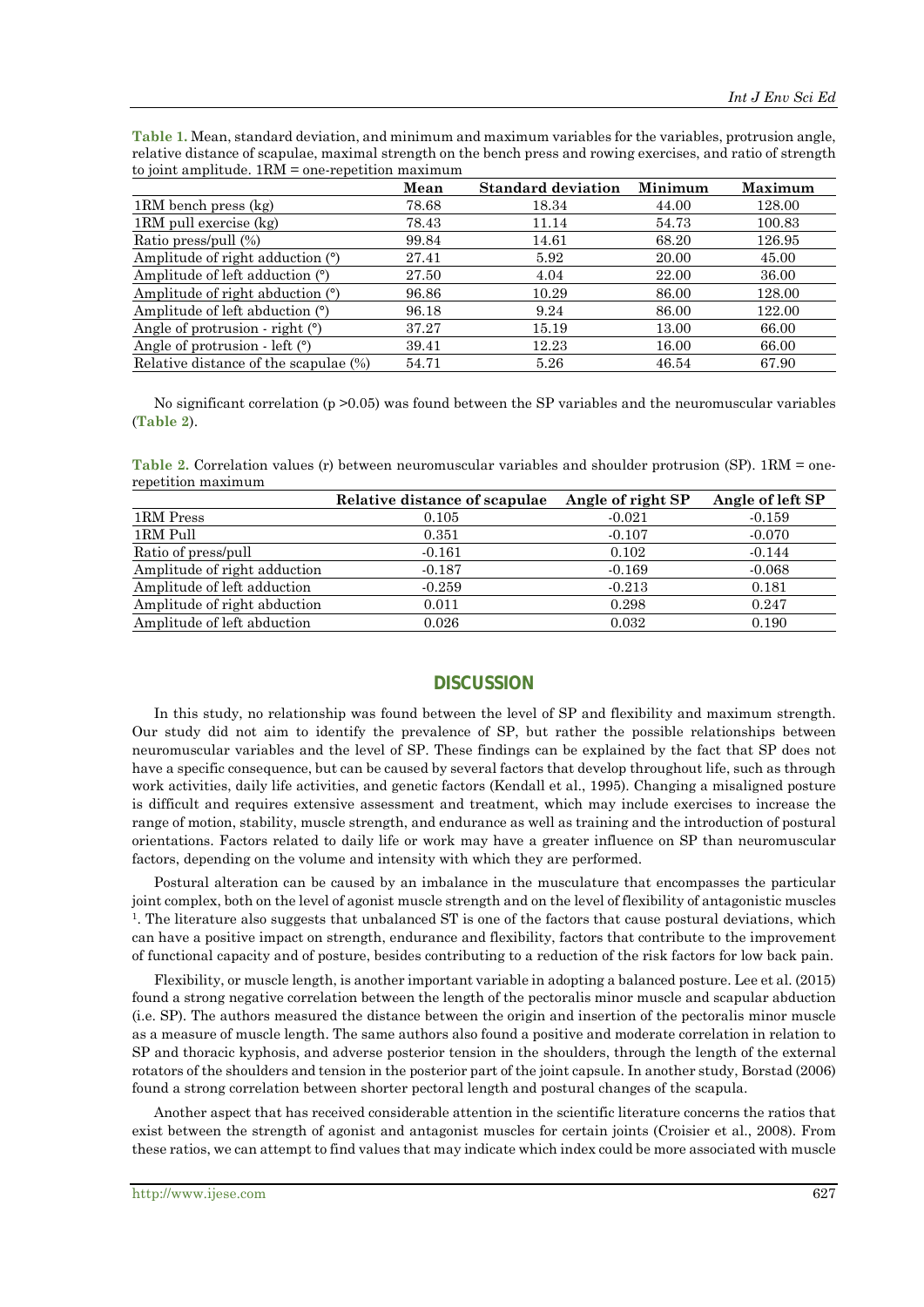#### *Tiggemann et al.*

injuries or postural deviations. In a study by Croisier et al. (2008), it was found that the incidence of injuries to the hamstring muscles in professional soccer players was higher (16.5 vs. 4.1%) in subjects with a knee flexor strength ratio of less than 47% in relation to the extensors. In a study by Stickley et al. (2008) involving young female volleyball players, the prevalence of shoulder injuries among subjects with a greater or lesser ratio between the internal and external rotator muscles of the shoulders was not significantly different (p >0.05). In our study, no prevalence was found between the strength ratios of the adductor muscles and horizontal shoulder abductors, and this result possibly indicates that balance between strengths is not a determinant in the emergence of SP.

Wong et al. (2010) reported that SP is associated with several factors, such as a relaxed posture associated with an increase in kyphosis and cervical lordosis, as well as abduction and inferior rotation of scapulae. In addition, muscle imbalances may also be factors in these misalignments. Lee et al. (2015) associated SP with insufficiency in the stabilizing strength of the inferior trapezius and serratus, as well as shortening of the pectoralis minor, which may also be considered a predisposing factor.

It is important to note that practitioners of physical and sports activities may acquire some postural deviation as a result of their activities. Baroni et al. (2010) assessed the postural patterns of men and women practicing bodybuilding and identified increases in curvature or rectification in the cervical, thoracic, and lumbar regions of the vertebral column. In addition, 48.0% presented a scoliotic attitude, and in 37.0%, gibbosity was observed. Oyama et al. analyzed athletes whose sports frequently used movements above the head, such as tennis players, volleyball players, and baseball pitchers. Alterations in the protrusion of the scapulae were verified. In these studies, different types of postural deviations were observed in different age groups and contexts, and there is no conclusive evidence about the factors that generate these deviations.

The relationship between SP and the influence of muscle tension in the pectoralis minor muscle was observed by Wong et al. (2010). In this study, the authors found that soft tissue movement directed to the pectoralis minor muscle provided an improvement in postures involving SP. The authors also did not rule out the influence of possible tension in the pectoralis major muscle, since in order to reach the pectoralis minor muscle, it is necessary to engage the pectoralis major muscle, which is more superficial.

A practical application of the results suggests that the level of strength and/or flexibility does not influence SP, however, this does not mean that ST does not need a balance in working the agonist/antagonist muscle groups, since our investigation was based on the study of a single postural deviation (SP) and a specific population. Thus, it is important to develop further studies on this subject, taking into account other factors not investigated in this study, such as work activity, daily life activity, and individual genetic factors, as well as the influence of resting muscle length, in determining a static postural profile.

### **CONCLUSION**

The present study did not find any significant relationship between SP and different neuromuscular variables in subjects practicing ST, indicating that being stronger or more flexible does not influence such deviation. Thus, it is important for future studies that assess this population to include aspects in their assessment tests that are unrelated to sports and training.

## **ACKNOWLEDGEMENTS**

We thank the Instituto Federal Goiano [\(https://www.ifgoiano.edu.br/\)](https://www.ifgoiano.edu.br/) and Centro Universitário da Serra Gaúcha - FSG, Brazil for financial support.

# **Disclosure statement**

No potential conflict of interest was reported by the authors.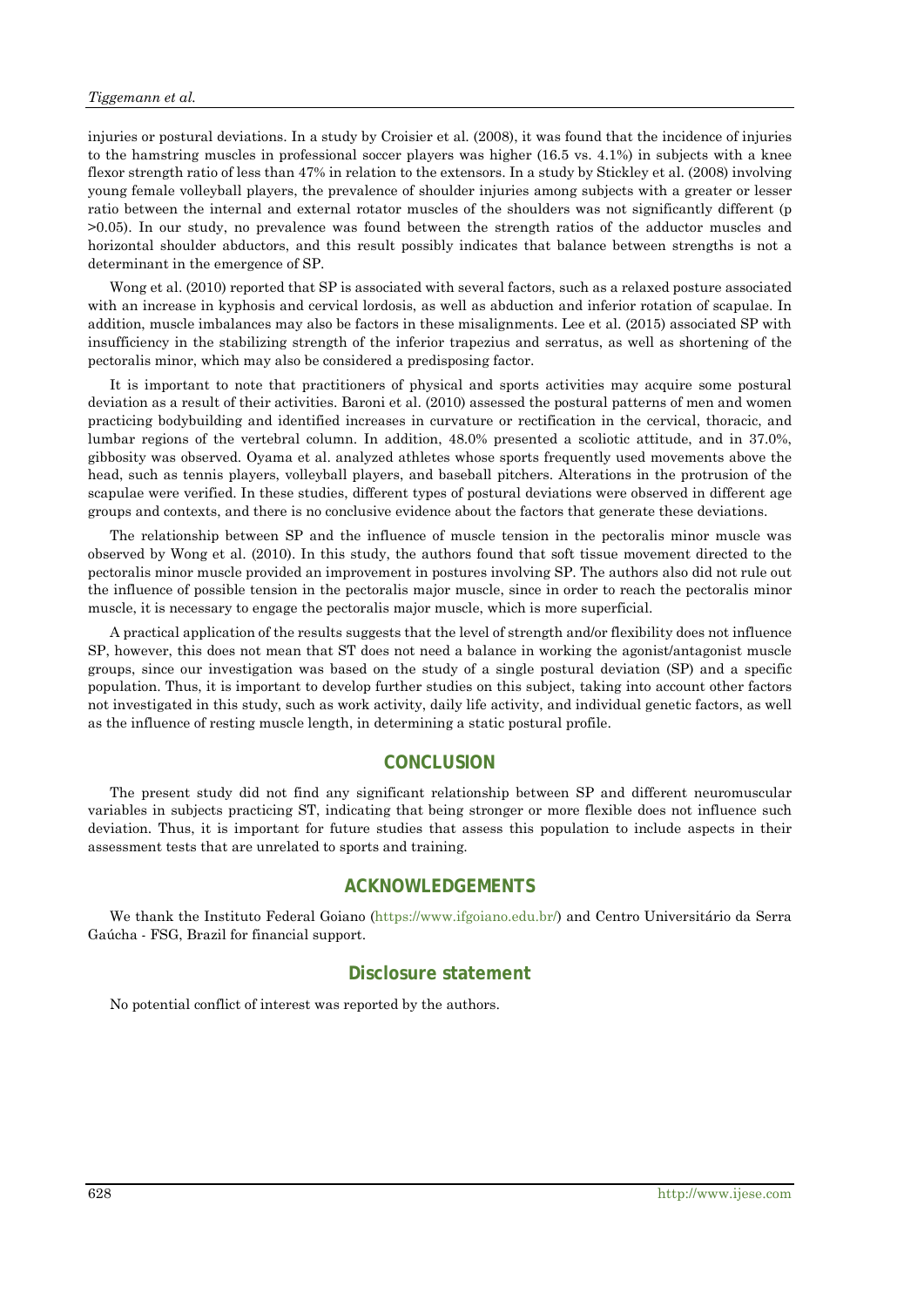### **Notes on contributors**

**Carlos Leandro Tiggemann** – UNIVATES, Brazil and and Centro Universitário da Serra Gaúcha - FSG, Brazil.

**Vitor Aguirre** – Centro Universitário da Serra Gaúcha - FSG, Brazil.

**Caito André Kunrath** – UNIVATES, Brazil.

**Alenia Finger** – Centro Universitário da Serra Gaúcha - FSG, Brazil.

**Matias Noll** – Instituto Federal Goiano, Brazil.

**Eduardo Sehnem** – UNIVATES, Brazil.

**Caroline Pieta Dias** – UFRGS, Brazil.

# **REFERENCES**

- Baroni, B. M., Bruscatto, C. A., Rech, R. R., Trentin, L., & Brum, L. R. (2010). Prevalência de alterações posturais em praticantes de musculação. *Fisioter em Mov., 23*(1), 129-139. <https://doi.org/10.1590/S0103-51502010000100013>
- Borstad, J. D. (2006). Resting position variables at the shoulder: evidence to support a posture-impairment association. *Phys Ther., 86*(4), 549-557.
- Braun, B. L., & Amundson, L. R. (1989). Quantitative assessment of head and shoulder posture. *Arch Phys Med Rehabil., 70*(4), 322-329.
- Brown, L. E., & Weir, J. P. (2001). ASEP Procedures recommendation I: Accurate assessment of muscular strength and power. J Exerc Physiol.
- Croisier, J.-L., Ganteaume, S., Binet, J., Genty, M., & Ferret, J.-M. (2008). Strength Imbalances and Prevention of Hamstring Injury in Professional Soccer Players. *Am J Sports Med., 36*(8), 1469-1475. <https://doi.org/10.1177/0363546508316764>
- Elders, L. A. M., & Burdorf, A. (2004). Prevalence, Incidence, and Recurrence of Low Back Pain in Scaffolders during a 3-Year Follow-up Study. *Spine (Phila Pa 1976), 29*(6), 101-106. <https://doi.org/10.1097/01.BRS.0000115125.60331.72>
- Ferreira, G. D., Silva, M. C., Rombaldi, A. J., Wrege, E. D., Siqueira, F. V., & Hallal, P. C. (2011). Prevalência de dor nas costas e fatores associados em adultos do Sul do Brasil: estudo de base populacional. *Brazilian Journal of Physical Therapy, 15*(1). <https://doi.org/10.1590/S1413-35552011005000001>
- Furlanetto, T. S., Gotze, A., & Candotti, C. T. (2014). Association between spine alterations and hypertrophy training of the flexor and extensor horizontal muscles of the shoulder. *Cad Educ Física e Esporte, 12*(1), 11-21.
- Griegel-Morris, P., Larson, K., Mueller-Klaus, K., & Oatis, C. A. (1992). Incidence of common postural abnormalities in the cervical, shoulder, and thoracic regions and their association with pain in two age groups of healthy subjects. *Phys Ther., 72*(6), 425-431. <https://doi.org/10.1093/ptj/72.6.425>
- Kendall, F. P., McCreary, E. K., & Provance P. (1995). Músculos: Provas E Funções Com Postura E Dor. Manole.
- Lee, J., Cynn, H., Yoon, T., et al. (2015) The effect of scapular posterior tilt exercise, pectoralis minor stretching, and shoulder brace on scapular alignment and muscles activity in subjects with roundshoulder posture. *J Electromyogr Kinesiol., 25*(1), 107-114[. https://doi.org/10.1016/j.jelekin.2014.10.010](https://doi.org/10.1016/j.jelekin.2014.10.010)
- Paccini, M., Cyrino, E., & Glaner, M. (2007). Efeito de um exercício contra resistência na postura de mulheres. *Rev da Educ Física/UEM, 18*(2), 169-175.
- Siivola, S. M., Levoska, S., Latvala, K., Hoskio, E., Vanharanta, H., & Keinänen-Kiukaanniemi, S. (2004). Predictive factors for neck and shoulder pain: a longitudinal study in young adults. *Spine (Phila Pa 1976), 29*(15), 1662-1669[. https://doi.org/10.1097/01.BRS.0000133644.29390.43](https://doi.org/10.1097/01.BRS.0000133644.29390.43)
- Souchard, P. (2004). Fundamentos Do SGA: RPG a Serviço Do Esporte. (Realizações, ed.). São Paulo, Brazil.
- Stickley, C. D., Hetzler, R. K., Freemyer, B. G., & Kimura, I. F. (2008). Isokinetic Peak Torque Ratios and Shoulder Injury History in Adolescent Female Volleyball Athletes. *J Athl Train, 43*(6), 571-577. <https://doi.org/10.4085/1062-6050-43.6.571>